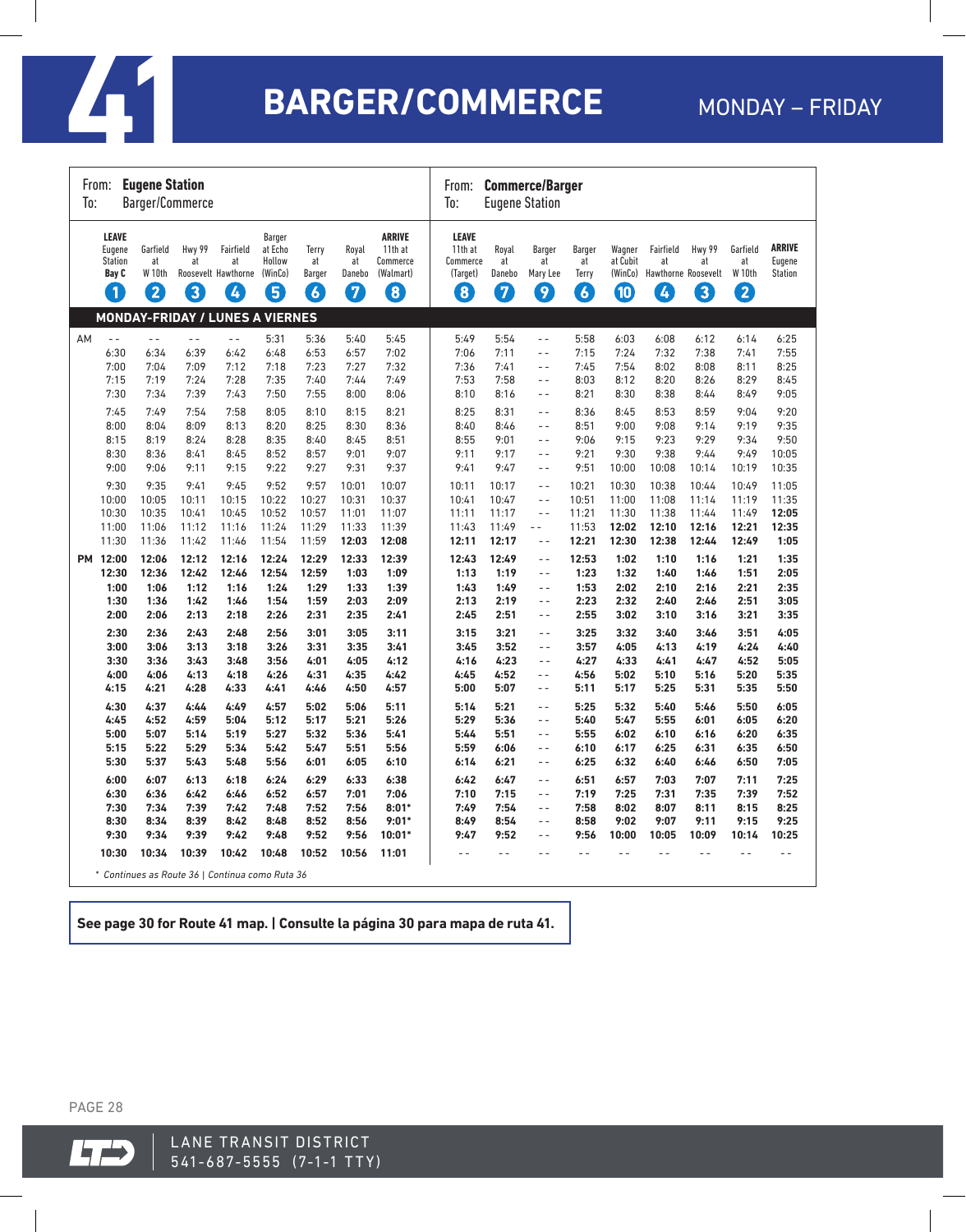

# $41$  **BARGER/COMMERCE**

### SATURDAY - SUNDAY

| <b>Eugene Station</b><br>From:<br>To:<br>Barger/Commerce |                                                                |                         |                                              |                                                    |                                                  |                            |                                                        | <b>Commerce/Barger</b><br>From:<br><b>Eugene Station</b><br>To: |                            |                                               |                                           |                                                      |                                             |                         |                                      |                                           | <b>See</b><br>page                                  |
|----------------------------------------------------------|----------------------------------------------------------------|-------------------------|----------------------------------------------|----------------------------------------------------|--------------------------------------------------|----------------------------|--------------------------------------------------------|-----------------------------------------------------------------|----------------------------|-----------------------------------------------|-------------------------------------------|------------------------------------------------------|---------------------------------------------|-------------------------|--------------------------------------|-------------------------------------------|-----------------------------------------------------|
| Eugene<br><b>Station</b><br>$\left  \mathbf{1} \right $  | LEAVE<br>Garfield<br>at<br>W 10th<br>Bay C<br>2                | Hwy 99<br>at<br>3       | Fairfield<br>at<br>Roosevelt Hawthorne<br>L, | <b>Barger</b><br>at Echo<br>Hollow<br>(WinCo)<br>6 | Terry<br>at<br><b>Barger</b><br>$\boldsymbol{6}$ | Royal<br>at<br>Danebo<br>0 | <b>ARRIVE</b><br>11th at<br>Commerce<br>(Walmart)<br>8 | <b>LEAVE</b><br>11th at<br>Commerce<br>(Target)<br>0            | Royal<br>at<br>Danebo<br>7 | <b>Barger</b><br>at<br>Mary Lee<br>9          | Barger<br>at<br>Terry<br>$\boldsymbol{6}$ | Wagner<br>at Cubit<br>(WinCo)<br>$\boldsymbol{\Phi}$ | Fairfield<br>at<br>Hawthorne Roosevelt<br>Ø | Hwy 99<br>at<br>8       | Garfield<br>at<br><b>W</b> 10th<br>2 | <b>ARRIVE</b><br>Eugene<br><b>Station</b> | 30 for<br>Route 41<br>map.<br><b>Consulte</b><br>la |
| AM                                                       | <b>SATURDAY / SÁBADO</b><br>$\omega$ $\omega$<br>$=$ $-$       | $=$ $=$                 | $\overline{a}$                               | 6:30                                               | 6:35                                             | 6:40                       | 6:46                                                   | 6:50                                                            | 6:55                       | $\overline{a}$                                | 6:59                                      | 7:04                                                 | 7:10                                        | 7:14                    | 7:16                                 | 7:25                                      | página<br>30 para                                   |
|                                                          | $\sim$ $\sim$<br>$\sim$ $\sim$<br>7:30<br>7:35<br>8:05<br>8:00 | $=$ $=$<br>7:40<br>8:10 | $\sim$ $\sim$<br>7:44<br>8:14                | 7:23<br>7:51<br>8:21                               | 7:28<br>7:56<br>8:26                             | 7:33<br>8:01<br>8:31       | 7:39<br>8:05<br>8:35                                   | 7:44<br>8:10<br>8:40                                            | 7:49<br>8:15<br>8:45       | $\equiv$ $\equiv$<br>$\sim$ $-$<br>$\sim$ $-$ | 7:53<br>8:19<br>8:49                      | 7:59<br>8:28<br>8:58                                 | 8:05<br>8:35<br>9:05                        | 8:09<br>8:40<br>9:10    | 8:12<br>8:44<br>9:14                 | 8:25<br>8:55<br>9:25                      | mapa de<br>ruta 41.                                 |
|                                                          | 8:30<br>8:35<br>9:00<br>9:05                                   | 8:40<br>9:10            | 8:44<br>9:14                                 | 8:51<br>9:21                                       | 8:56<br>9:26                                     | 9:01<br>9:31               | 9:05<br>9:35                                           | 9:10<br>9:40                                                    | 9:15<br>9:45               | $\sim$ $\sim$<br>$ -$                         | 9:19<br>9:49                              | 9:28<br>9:58                                         | 9:35<br>10:05                               | 9:40<br>10:10           | 9:44<br>10:14                        | 9:55<br>10:25                             |                                                     |
| 10:30<br>11:00                                           | 9:30<br>9:35<br>10:35<br>11:05                                 | 9:40<br>10:41<br>11:11  | 9:44<br>10:45<br>11:15                       | 9:51<br>10:52<br>11:23                             | 9:56<br>10:57<br>11:28                           | 10:01<br>11:02<br>11:33    | 10:05<br>11:06<br>11:37                                | 10:10<br>11:10<br>11:42                                         | 10:15<br>11:16<br>11:49    | - -<br>- -<br>$\sim$ $\sim$                   | 10:19<br>11:20<br>11:53                   | 10:28<br>11:29<br>12:03                              | 10:35<br>11:36<br>12:11                     | 10:40<br>11:41<br>12:16 | 10:44<br>11:45<br>12:20              | 10:55<br>11:55<br>12:35                   |                                                     |
| 11:30<br>PM 12:00                                        | 11:36<br>12:06                                                 | 11:42<br>12:12          | 11:46<br>12:16                               | 11:54<br>12:24                                     | 11:59<br>12:29                                   | 12:04<br>12:34             | 12:08<br>12:38                                         | 12:13<br>12:43                                                  | 12:20<br>12:50             | $ -$<br>$ -$                                  | 12:24<br>12:54                            | 12:34<br>1:04                                        | 12:41<br>1:11                               | 12:46<br>1:16           | 12:50<br>1:20                        | 1:05<br>1:35                              |                                                     |
|                                                          | 12:30<br>12:36<br>1:00<br>1:06<br>1:30<br>1:36                 | 12:42<br>1:12<br>1:42   | 12:46<br>1:16<br>1:46                        | 12:54<br>1:24<br>1:54                              | 12:59<br>1:29<br>1:59                            | 1:04<br>1:34<br>2:04       | 1:08<br>1:38<br>2:09                                   | 1:13<br>1:43<br>2:14                                            | 1:20<br>1:50<br>2:21       | $ -$<br>$ -$<br>$ -$                          | 1:24<br>1:54<br>2:25                      | 1:34<br>2:04<br>2:35                                 | 1:41<br>2:11<br>2:42                        | 1:46<br>2:16<br>2:47    | 1:50<br>2:20<br>2:51                 | 2:05<br>2:35<br>3:05                      |                                                     |
|                                                          | 2:00<br>2:06<br>2:36<br>2:30                                   | 2:12<br>2:43            | 2:16<br>2:48                                 | 2:24<br>2:56                                       | 2:29<br>3:01                                     | 2:34<br>3:06               | 2:39<br>3:11                                           | 2:44<br>3:16                                                    | 2:51<br>3:23               | $ -$<br>$\sim$ $\sim$                         | 2:55<br>3:27                              | 3:05<br>3:37                                         | 3:12<br>3:44                                | 3:17<br>3:49            | 3:21<br>3:53                         | 3:35<br>4:05                              |                                                     |
|                                                          | 3:00<br>3:06<br>3:30<br>3:36<br>4:00<br>4:06                   | 3:13<br>3:43<br>4:13    | 3:18<br>3:48<br>4:18                         | 3:26<br>3:56<br>4:26                               | 3:31<br>4:01<br>4:31                             | 3:36<br>4:06<br>4:36       | 3:41<br>4:11<br>4:41                                   | 3:45<br>4:15<br>4:46                                            | 3:52<br>4:21<br>4:52       | $ -$<br>$ -$<br>$ -$                          | 3:56<br>4:25<br>4:56                      | 4:06<br>4:33<br>5:04                                 | 4:13<br>4:40<br>5:11                        | 4:18<br>4:45<br>5:16    | 4:22<br>4:50<br>5:21                 | 4:35<br>5:05<br>5:35                      |                                                     |
|                                                          | 4:30<br>4:36<br>5:00<br>5:06                                   | 4:43<br>5:13            | 4:48<br>5:18                                 | 4:56<br>5:26                                       | 5:01<br>5:31                                     | 5:06<br>5:36               | 5:12<br>5:40                                           | 5:17<br>5:45                                                    | 5:23<br>5:51               | $ -$<br>$\sim$ $\sim$                         | 5:27<br>5:55                              | 5:37<br>6:05                                         | 5:44<br>6:12                                | 5:48<br>6:16            | 5:52<br>6:20                         | 6:05<br>6:35                              |                                                     |
|                                                          | 5:30<br>5:37<br>6:00<br>6:07                                   | 5:43<br>6:13            | 5:48<br>6:17                                 | 5:56<br>6:23                                       | 6:01<br>6:28                                     | 6:06<br>6:32               | 6:10<br>6:36                                           | 6:15<br>6:41                                                    | 6:21<br>6:47               | $\overline{\phantom{a}}$<br>$ -$              | 6:25<br>6:51                              | 6:35<br>7:01                                         | 6:42<br>7:08                                | 6:46<br>7:12            | 6:50<br>7:16                         | 7:05<br>7:30                              |                                                     |
|                                                          | 6:30<br>6:37<br>7:00<br>7:04                                   | 6:43<br>7:10            | 6:47<br>7:14                                 | 6:53<br>7:20                                       | 6:58<br>7:24                                     | 7:02<br>7:28               | 7:06<br>7:32                                           | 7:11<br>7:36                                                    | 7:17<br>7:42               | $ -$<br>$\overline{\phantom{a}}$              | 7:21<br>7:46                              | 7:28<br>7:52                                         | 7:35<br>7:58                                | 7:39<br>8:02            | 7:43<br>8:06                         | 7:55<br>8:18                              |                                                     |
|                                                          | 7:30<br>7:34<br>8:30<br>8:34<br>9:30<br>9:34                   | 7:40<br>8:40<br>9:40    | 7:44<br>8:44<br>9:44                         | 7:50<br>8:50<br>9:50                               | 7:54<br>8:54<br>9:54                             | 7:58<br>8:58<br>9:58       | $8:02*$<br>$9:02*$<br>10:02*                           | 7:48<br>8:48<br>9:47                                            | 7:54<br>8:53<br>9:52       | $ -$<br>$\sim$ $-$<br>- -                     | 7:57<br>8:56<br>9:55                      | 8:03<br>9:02<br>10:01                                | 8:09<br>9:08<br>10:07                       | 8:13<br>9:12<br>10:11   | 8:17<br>9:15<br>10:14                | 8:29<br>9:25<br>10:24                     |                                                     |
|                                                          | 10:30<br>10:34                                                 | 10:40                   | 10:44                                        | 10:50                                              | 10:54                                            | 10:58                      | 11:02                                                  | $\sim$ $\sim$                                                   | $\sim$ $\sim$              | $\omega$ $\omega$                             | $\sim$ $\sim$                             | $=$ $=$                                              | $\sim$ $\sim$                               | $\omega$ $\omega$       | $=$ $=$                              | $\sim$ $\sim$                             |                                                     |
| AM                                                       | <b>SUNDAY / DOMINGO</b><br>$ -$                                | $=$ $-$                 | $\sim$ $\sim$                                | 7:24                                               | 7:29                                             | 7:33                       | 7:38                                                   | 7:40                                                            | 7:45                       | $\sim$ $\sim$                                 | 7:49                                      | 7:57                                                 | 8:04                                        | 8:09                    | 8:12                                 | 8:25                                      |                                                     |
|                                                          | $\sim$ $\sim$<br>$\sim$ $\sim$<br>8:30<br>8:35<br>9:35<br>9:30 | $ -$<br>8:40<br>9:40    | $\sim$ $\sim$<br>8:44<br>9:44                | 8:20<br>8:51<br>9:51                               | 8:25<br>8:56<br>9:56                             | 8:29<br>9:00<br>10:00      | 8:35<br>9:05<br>10:05                                  | 8:40<br>9:07<br>10:08                                           | 8:45<br>9:12<br>10:13      | $\overline{a}$<br>$\sim$ $\sim$<br>$\sim$ $-$ | 8:49<br>9:16<br>10:17                     | 8:57<br>9:25<br>10:26                                | 9:04<br>9:32<br>10:34                       | 9:09<br>9:37<br>10:39   | 9:13<br>9:41<br>10:43                | 9:25<br>9:55<br>10:55                     |                                                     |
| 10:30                                                    | 10:35<br>11:30<br>11:36                                        | 10:40<br>11:42          | 10:44<br>11:47                               | 10:51<br>11:55                                     | 10:56<br>12:00                                   | 11:00<br>12:04             | 11:05<br>12:09                                         | 11:10<br>12:14                                                  | 11:15<br>12:20             | $ -$<br>$\sim$ $-$                            | 11:19<br>12:24                            | 11:28<br>12:32                                       | 11:36<br>12:40                              | 11:41<br>12:46          | 11:45<br>12:51                       | 11:55<br>1:05                             |                                                     |
| PM 12:00                                                 | 12:06<br>12:30<br>12:36                                        | 12:12<br>12:42          | 12:17<br>12:47                               | 12:25<br>12:55                                     | 12:30<br>1:00                                    | 12:34<br>1:04              | 12:39<br>1:09                                          | 12:44<br>1:14                                                   | 12:50<br>1:20              | $\sim$ $-$<br>$\sim$ $-$                      | 12:54<br>1:24                             | 1:02<br>1:32                                         | 1:10<br>1:40                                | 1:16<br>1:46            | 1:20<br>1:50                         | 1:35<br>2:05                              |                                                     |
|                                                          | 1:00<br>1:06<br>1:30<br>1:36                                   | 1:12<br>1:42            | 1:17<br>1:47                                 | 1:25<br>1:55                                       | 1:30<br>2:00                                     | 1:34<br>2:04               | 1:39<br>2:09                                           | 1:44<br>2:14                                                    | 1:50<br>2:20               | $\sim$ $\sim$<br>- -                          | 1:54<br>2:24                              | 2:02<br>2:32                                         | 2:10<br>2:40                                | 2:16<br>2:46            | 2:20<br>2:50                         | 2:35<br>3:05                              |                                                     |
|                                                          | 2:00<br>2:06<br>2:30<br>2:36                                   | 2:12<br>2:42            | 2:17<br>2:47                                 | 2:25<br>2:55                                       | 2:30<br>3:00                                     | 2:34<br>3:04               | 2:39<br>3:09                                           | 2:44<br>3:14                                                    | 2:50<br>3:20               | - -<br>$ -$                                   | 2:54<br>3:24                              | 3:02<br>3:32                                         | 3:10<br>3:40                                | 3:16<br>3:46            | 3:20<br>3:50                         | 3:35<br>4:05                              |                                                     |
|                                                          | 3:00<br>3:06<br>3:30<br>3:36                                   | 3:12<br>3:42            | 3:17<br>3:47                                 | 3:25<br>3:55                                       | 3:30<br>4:00                                     | 3:34<br>4:04               | 3:39<br>4:09                                           | 3:44<br>4:14                                                    | 3:50<br>4:20               | $ -$<br>$ -$                                  | 3:54<br>4:24                              | 4:02<br>4:32                                         | 4:10<br>4:40                                | 4:16<br>4:46            | 4:20<br>4:50                         | 4:35<br>5:05                              |                                                     |
|                                                          | 4:00<br>4:06<br>4:30<br>4:36                                   | 4:12<br>4:42            | 4:17<br>4:47                                 | 4:25<br>4:55                                       | 4:30<br>5:00                                     | 4:34<br>5:04               | 4:39<br>5:09                                           | 4:44<br>5:14                                                    | 4:50<br>5:20               | - -<br>$ -$                                   | 4:54<br>5:24                              | 5:02<br>5:32                                         | 5:10<br>5:40                                | 5:16<br>5:46            | 5:20<br>5:50                         | 5:35<br>6:05                              |                                                     |
|                                                          | 5:00<br>5:06<br>5:30<br>5:36                                   | 5:12<br>5:42            | 5:17<br>5:46                                 | 5:24<br>5:52                                       | 5:29<br>5:57                                     | 5:33<br>6:01               | 5:38<br>6:05                                           | 5:43<br>6:09                                                    | 5:49<br>6:15               | $\overline{\phantom{a}}$<br>$ -$              | 5:53<br>6:19                              | 5:58<br>6:24                                         | 6:05<br>6:31                                | 6:10<br>6:35            | 6:14<br>6:39                         | 6:25<br>6:50                              |                                                     |
|                                                          | 6:00<br>6:06<br>6:30<br>6:34                                   | 6:12<br>6:39            | 6:16<br>6:43                                 | 6:22<br>6:49                                       | 6:27<br>6:54                                     | 6:31<br>6:58               | 6:35<br>7:02                                           | 6:39<br>7:06                                                    | 6:45<br>7:11               | $ -$<br>$-$ -                                 | 6:49<br>7:15                              | 6:54<br>7:20                                         | 7:01<br>7:27                                | 7:05<br>7:31            | 7:09<br>7:35                         | 7:20<br>7:45                              |                                                     |
|                                                          | 7:00<br>7:04<br>7:30<br>7:34<br>8:30<br>8:34                   | 7:09<br>7:39<br>8:39    | 7:13<br>7:42<br>8:42                         | 7:19<br>7:48<br>8:48                               | 7:24<br>7:53<br>8:53                             | 7:28<br>7:57<br>8:57       | 7:32<br>$8:01*$<br>$9:01*$                             | 7:36<br>7:48<br>8:48                                            | 7:41<br>7:53<br>8:53       | $\sim$ $-$<br>$\sim$ $-$<br>$\sim$ $-$        | 7:45<br>7:57<br>8:57                      | 7:50<br>8:02<br>9:03                                 | 7:57<br>8:08<br>9:09                        | 8:01<br>8:12<br>9:12    | 8:05<br>8:15<br>9:15                 | 8:15<br>8:25<br>9:25                      |                                                     |

*\* Continues as Route 36 | Continua como Ruta 36*



541-687-5555 (7-1-1 T T Y )

PAGE 29